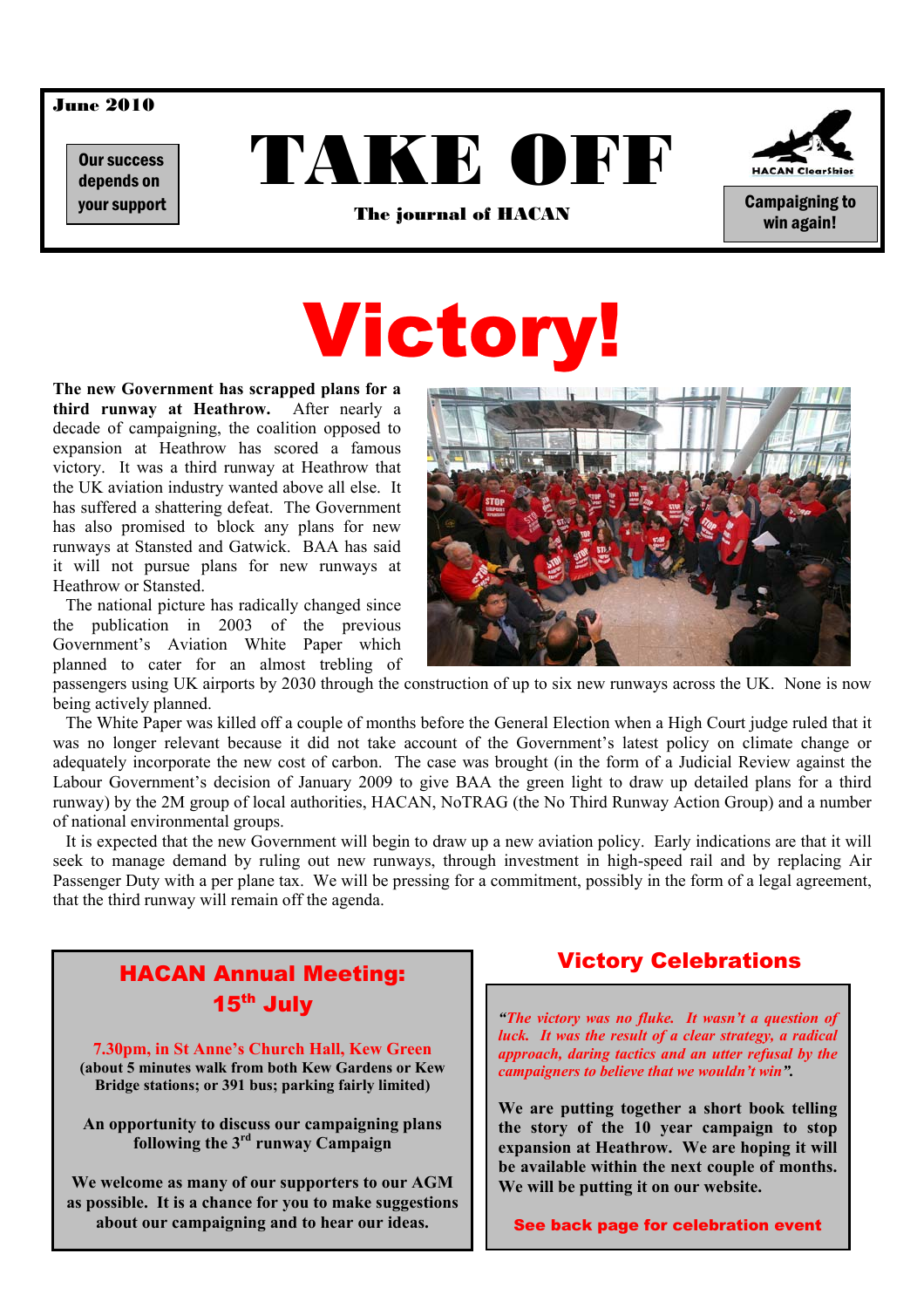## A Successful Campaign

There are a number of key reasons why, against all the odds, the campaign was won



We put together the most wide-ranging coalition ever assembled against airport expansion in the UK. It included residents' organisations, environmental groups, over two dozen local authorities, a cross-party group of MPs and peers and direct action activists. The coalition gave us a stronger voice and enabled us to campaign on a wider range of issues: noise, climate change, community destruction.

## **2. We challenged the economic arguments**



We didn't just campaign on environmental matters. We challenged the economic argument that the Government and the aviation industry made for expansion. They argued that, if Heathrow didn't expand, London's economy would suffer. Our economic report, commissioned from the independent Dutch consultants CE Delft, showed that would not be the case. It found that, because of all the other attractions London had for business, firms would not relocate to other cities if Heathrow did not expand. The report played an important role in convincing politicians that the economic case for expansion was shaky; what was needed was a better not bigger airport.

## **3. We put forward solutions**



In 2006 we carried out a short survey which looked at the destinations served by Heathrow. We found that between a fifth and a quarter of all flights were to destinations where a fast, affordable rail serve could be a viable alternative. As part of AirportWatch, the national umbrella body of organisations opposed to expansion at the UK's airports, we argued for a fair price for air travel: that its fuel should be taxed; that its exemption from VAT should be removed; and that it should pay its full environmental and social costs. That would guarantee a switch from air to rail.

## **4. We fought a pro-active campaign**



We set the agenda through publishing our own reports, organising public meetings, demonstrations and flashmobs, liaising with the direct action activists and even staging our own alternative exhibitions during the consultation period. We tried to put the Department for Transport and BAA on the defensive. We didn't attempt to talk to them. They wanted a third runway and more planes on the existing runways. We didn't. End of conversation! Only by challenging them had we any chance of winning.

## **1. We worked as a coalition**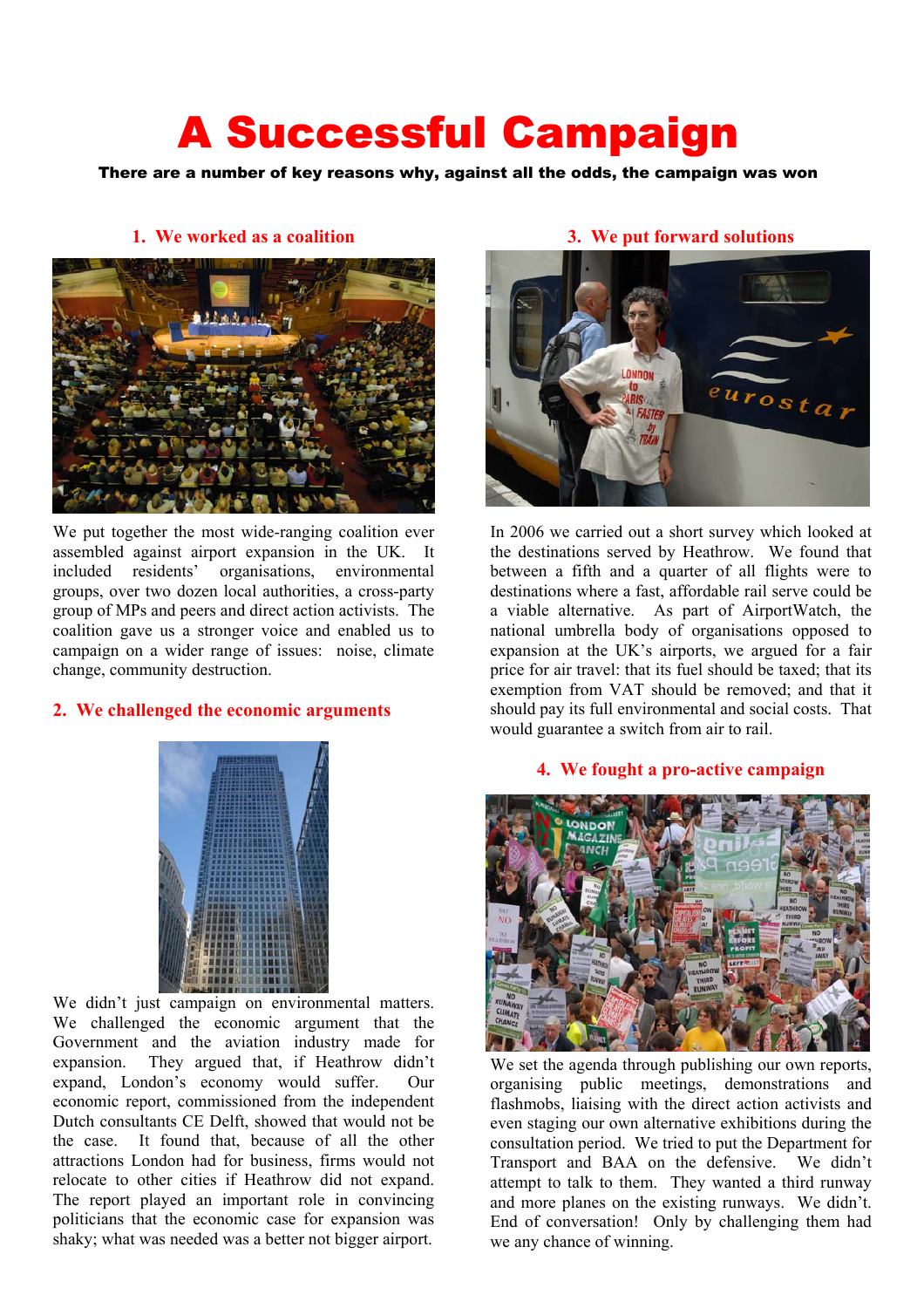# Our Next Challenges

The big challenge is to improve things for people under the current flight paths

## **Retain Runway Alternation**

Runway Alternation – where planes when landing at Heathrow switch runways at 3pm to give people in the areas closer to the airport a break from the noise  $-$  is critical for people living in these areas. All political parties are committed to retaining it but they may come under renewed pressure from BAA and the airlines to ease some of the restrictions now that the third runway has been dropped. We are exploring legal ways whereby runway alternation could be guaranteed. BAA is currently experimenting with procedures known as TEAM and TED which allows it to use both runways for "short" periods of the day to relieve congestion on the ground or in the air. We will be working to ensure this doesn't lead to the end of runway alternation by stealth.

## **Curb Night Flights**



The current night flight agreement with the airlines comes to an end in October 2012. The Department for Transport expect to start consulting on a new agreement by the end of this year. Currently 16 scheduled flights – all landings – are permitted between 11.30pm and 6am. There are, however, no restrictions between 6am and 7am when there are around 65 flights. We aim to talk with the new Government to explore ways of reducing night flights. In particular, we will be urging it to re-examine the previous Government's claim that the 16 flights permitted before 6am are essential to the economy. It defies commonsense to believe that they are.

#### **Quieten the Skies**

**The absence of planes after the eruption of the Icelandic volcano brought home to so many people just how much noise Heathrow aircraft are creating over London and the Home Counties.** 

 **Over the last few years HACAN has produced a series of reports and videos showing how over the last decade aircraft noise has become a real problem in areas far from Heathrow. It has been exacerbated in some areas by the increase in flights from City Airport and the new flight paths they are using.** 

**Below is the outline of a practical plan to quieten the skies:** 

- **End the practice of Heathrow operating at 99% capacity. This is the reason why so many planes are being held in the skies over London, causing unnecessary extra noise, emissions and air pollution.**
- **Introduce a steeper 'glideslope' for aircraft when landing. This would mean planes are higher for longer. We understand the industry is examining the practicality of this.**
- **Encourage planes to join their final approach path as late as possible. Since the mid-1990s, aircraft have been directed on to their final approach path, sometimes 20 miles from the airport, resulting in such a concentration of noise in places like Vauxhall – see the video on our website – that the overall noise climate can be worse than West London, which at least has the benefits of runway alternation.**
- **Encourage fewer, if bigger planes, to use Heathrow. Sensible use of the larger aircraft coming on the market could be a win-win situation, allowing more passengers to use the airport but with fewer planes. The Government's proposed Plane Tax could be the vehicle to encourage this to happen.**
- **Curb expansion at City Airport. For parts of East and South-East London the combination of noise from Heathrow and City Airport has become a real problem.**